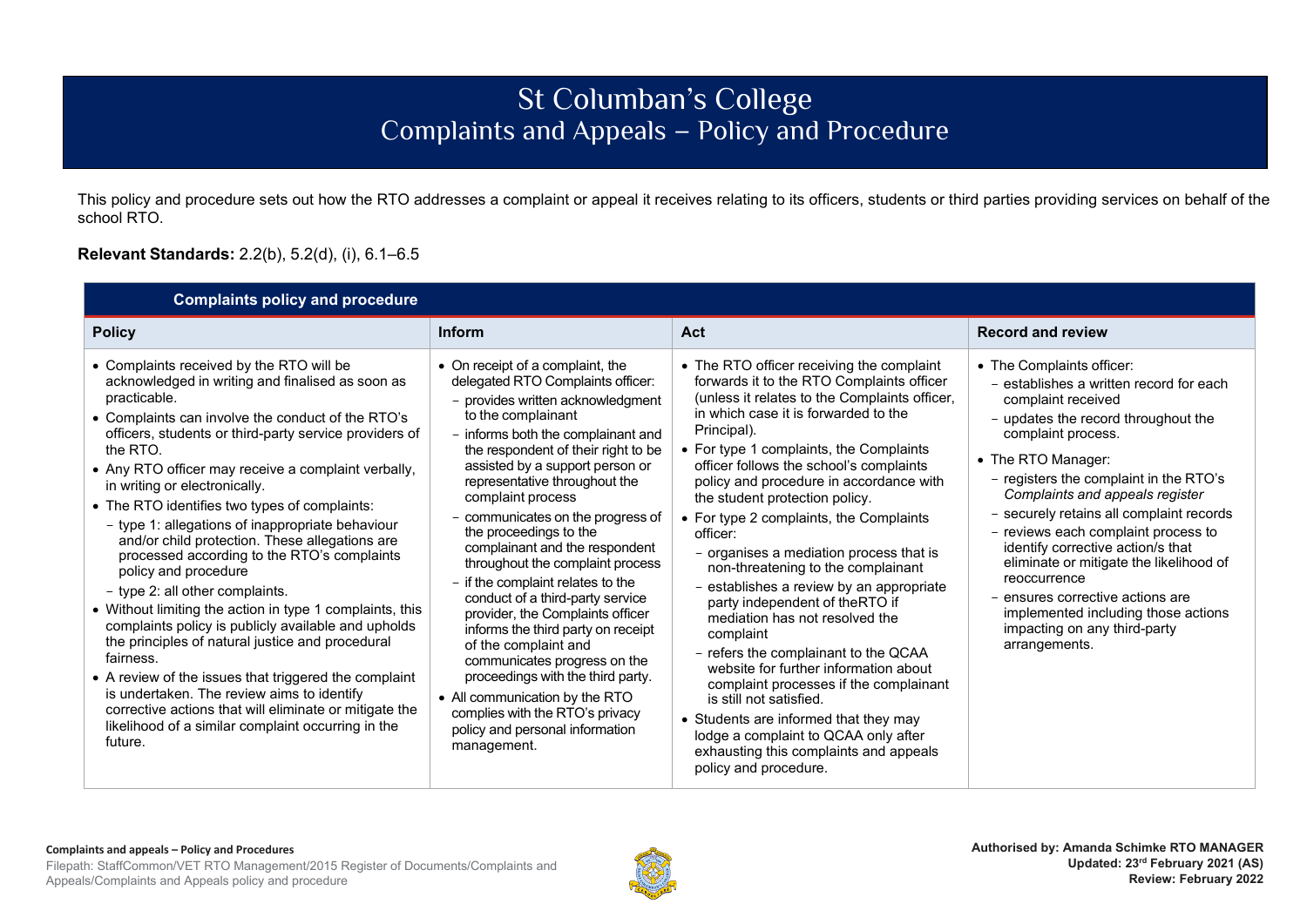| <b>Complaints policy and procedure</b>                                                                                                                                                                                                                              |                                                                                                                                                                                                                                                                                                                                                                                                                                                                                                                                                                                                                                         |                                                                                                                                                                                                                                                                         |                                                                                                                                                               |  |  |  |  |
|---------------------------------------------------------------------------------------------------------------------------------------------------------------------------------------------------------------------------------------------------------------------|-----------------------------------------------------------------------------------------------------------------------------------------------------------------------------------------------------------------------------------------------------------------------------------------------------------------------------------------------------------------------------------------------------------------------------------------------------------------------------------------------------------------------------------------------------------------------------------------------------------------------------------------|-------------------------------------------------------------------------------------------------------------------------------------------------------------------------------------------------------------------------------------------------------------------------|---------------------------------------------------------------------------------------------------------------------------------------------------------------|--|--|--|--|
| • Records of complaints are securely retained and<br>registered in the RTO's Complaints and appeals<br>register.                                                                                                                                                    |                                                                                                                                                                                                                                                                                                                                                                                                                                                                                                                                                                                                                                         |                                                                                                                                                                                                                                                                         |                                                                                                                                                               |  |  |  |  |
| <b>Requirements for processing complaints</b>                                                                                                                                                                                                                       |                                                                                                                                                                                                                                                                                                                                                                                                                                                                                                                                                                                                                                         |                                                                                                                                                                                                                                                                         |                                                                                                                                                               |  |  |  |  |
| <b>Complaints</b>                                                                                                                                                                                                                                                   | <b>Forwarding complaints</b>                                                                                                                                                                                                                                                                                                                                                                                                                                                                                                                                                                                                            | <b>Timeframe</b>                                                                                                                                                                                                                                                        | Impacting policies and procedures                                                                                                                             |  |  |  |  |
| • The receiving RTO officer informs the<br>complainant that an appropriatedelegated RTO<br>officer will contact them regarding the<br>complaint.<br>• Whenever applicable, the receivingRTO officer<br>ensures that the safety of the complainant is<br>maintained. | • For type 1 complaints, the<br>receivingRTO officer<br>immediately commences to<br>implement the school's<br>complaints or child protection<br>policy.<br>• For all other complaints, the<br>receiving officer forwards the<br>complaint to the RTO's<br>Complaintsofficer for<br>processing (unless it relates to<br>the Complaints officer, inwhich<br>case it is forwarded to the<br>Principal).<br>• The Complaints officer is<br>responsible for ensuring a<br>written record is established<br>for all complaints received<br>(unless it relates to the<br>Complaints officer, inwhich<br>case the Principal is<br>responsible). | • The Complaints officer finalises<br>complaints within 60 calendar days.<br>• If more than 60 days are required,<br>the complainant and respondent are<br>informed in writing of the reasons for<br>the need to extend the time required<br>to finalise the complaint. | Policies that must be considered in<br>conjunctionwith this policy and procedure<br>include the school's:<br>• privacy policy<br>• student protection policy. |  |  |  |  |

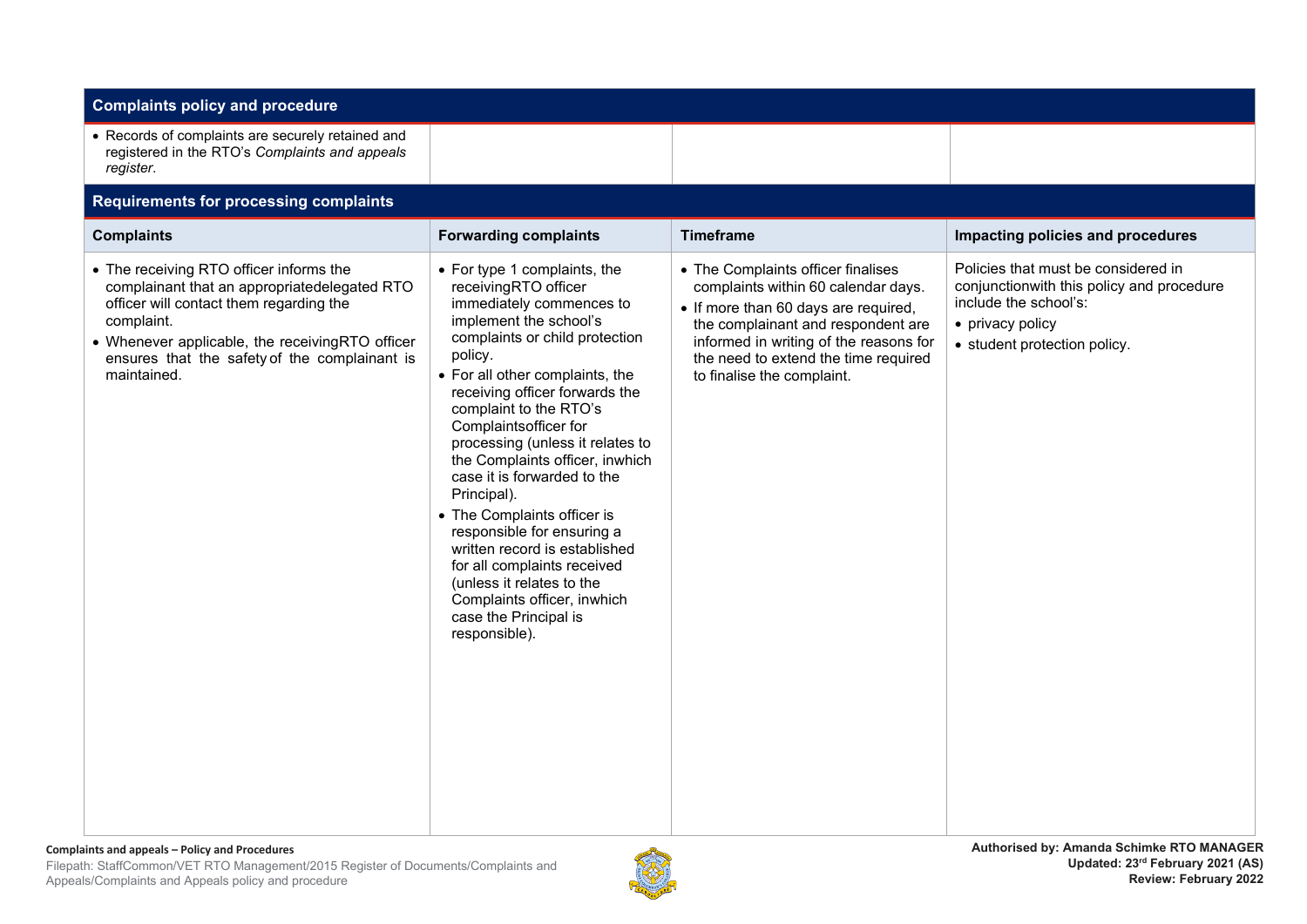| Appeals policy and procedure                                                                                                                                                                                                                                                                                                                                                                                                                                                                                                                                                                                                                                                   |                                                                                                                                                                                                                                                                                                                                                                                  |                                                                                                                                                                                                                                                                                                                                                                                                                                                                                                                                                                                                                                                                                                                                                                                         |                                                                                                                                                                                                                                                                      |                                                                                                                                                                                                                                                                               |  |
|--------------------------------------------------------------------------------------------------------------------------------------------------------------------------------------------------------------------------------------------------------------------------------------------------------------------------------------------------------------------------------------------------------------------------------------------------------------------------------------------------------------------------------------------------------------------------------------------------------------------------------------------------------------------------------|----------------------------------------------------------------------------------------------------------------------------------------------------------------------------------------------------------------------------------------------------------------------------------------------------------------------------------------------------------------------------------|-----------------------------------------------------------------------------------------------------------------------------------------------------------------------------------------------------------------------------------------------------------------------------------------------------------------------------------------------------------------------------------------------------------------------------------------------------------------------------------------------------------------------------------------------------------------------------------------------------------------------------------------------------------------------------------------------------------------------------------------------------------------------------------------|----------------------------------------------------------------------------------------------------------------------------------------------------------------------------------------------------------------------------------------------------------------------|-------------------------------------------------------------------------------------------------------------------------------------------------------------------------------------------------------------------------------------------------------------------------------|--|
| <b>Policy</b>                                                                                                                                                                                                                                                                                                                                                                                                                                                                                                                                                                                                                                                                  | <b>Inform</b>                                                                                                                                                                                                                                                                                                                                                                    | <b>Act</b>                                                                                                                                                                                                                                                                                                                                                                                                                                                                                                                                                                                                                                                                                                                                                                              | <b>Record</b>                                                                                                                                                                                                                                                        | <b>Review</b>                                                                                                                                                                                                                                                                 |  |
| • All appeals received by the<br>RTO will be acknowledged<br>in writing and finalised as<br>soon as practicable.<br>• Two types of appeal may<br>be lodged:<br>- appeal of final<br>assessment decision<br>- appeal of any other RTO<br>decision.<br>• This policy is publicly<br>available and upholds the<br>principles of natural justice<br>and procedural fairness.<br>• A record of each appeal<br>process is reviewed to<br>identify and implement<br>corrective actions that aim<br>to eliminate or mitigate the<br>likelihood of reoccurrence.<br>• Records of appeals are<br>securely retained and<br>registered in the RTO's<br>Complaints and appeals<br>register. | • The RTO Manager provides<br>written acknowledgment to<br>the appellant.<br>• On receipt of an appeal, the<br>RTO Manager informs a third<br>party of the appeal if the<br>appeal relates to a decision<br>made by an employee of the<br>third party.<br>• The RTO Manager<br>communicates the<br>progression of the appeal toall<br>parties throughout the<br>appeals process. | • When appealing final<br>assessment decisions, the<br>RTO Manager actions the<br>following process:<br>- appellant's<br>trainer/assessor reviews<br>the decision<br>- if the appellant is not<br>satisfied, an independent<br>trainer/assessor reviews<br>the assessment decision<br>- if the appellant is still not<br>satisfied, the RTO<br>Manager refers the<br>appellant to the RTO's<br>complaints policy and<br>procedure.<br>• For all other appeals:<br>- the RTO Manager<br>reviews the original<br>decision<br>- if the appellant is not<br>satisfied, an appropriate<br>independent party<br>reviews the RTO's<br>decision<br>- if the appellant is still not<br>satisfied, the RTO<br>Manager refers the<br>appellant to the RTO's<br>complaints policy and<br>procedure. | The RTO Manager:<br>• establishes a written record<br>for each appeal received<br>• updates the record<br>throughout the appeal<br>process<br>• registers the appeal in the<br>RTO's Complaints and<br>appeals register<br>• securely retains all appeal<br>records. | The RTO Manager:<br>• reviews each appeal process to<br>identify corrective actions that<br>eliminate or mitigate the<br>likelihood of reoccurrence<br>• ensures corrective actionsare<br>implemented including those<br>actions impacting onany third<br>party arrangements. |  |